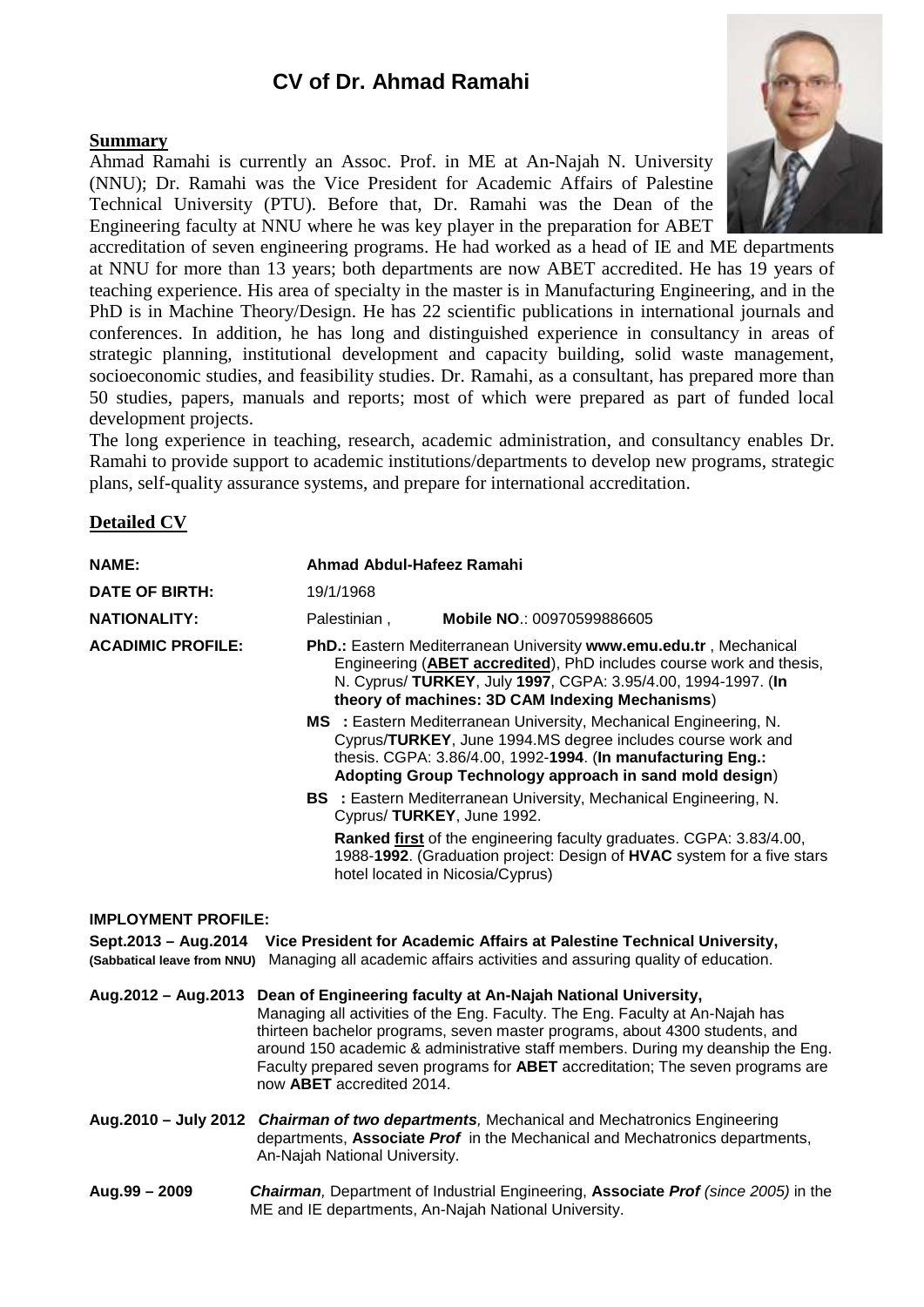**Aug.2002–2005 Chairman of two Departments**: Industrial Engineering and Mechanical Engineering Departments, **Assistant Prof**. in the **ME** and **IE** departments, An-Najah National University. **Founder** of the **ME** Department at An-Najah Univ. in the year **2002**.

#### **Scope of work**

- *As Vice President for Academic Affair:* Managing all academic affair activities at **PTU** and assuring quality of education.
- *As a Dean: Managing* **all activities of the Engineering Faculty** such as: preparing the strategic plan, following up on all ABET requirements, directing all departments activities, following up on updating program curricula, approving budget plans, Evaluation of staff performance, approving new academic appointments, signing MOUs with relevant partners, opening new opportunities in the local and regional markets for the engineering faculty, facilitating research activities, and managing all daily activities.
- *As a Chairman: Managing* **all department activities** such as: Annual course plan, Annual budget plan, Annual Development plan, Evaluation of department's staff performance, Evaluation of new applicants, Coordinator of many different committees in the university.
- *As an Instructor: Teaching courses in: Engineering Materials, Engineering Mechanics, Dynamics, Engineering Metallurgy, Manufacturing processes I, Manufacturing processes II, Mechanics of Materials, theory of machines, Machine dynamics, Mechanical Vibrations, Automation & production systems, Computer Integrated Manufacturing, Machine Design I, Machine Design II, Robotics: Design of Mechanisms for Automation, Pneumatic & Hydraulic Systems for IE students, Operations Management,*
- *As a Supervisor: Supervising graduation projects in areas of Manufacturing, Mechanical design, Automation, Computer Numerical Control (CNC), Computer Aided Production Planning, HVAC, Feasibility studies, Strategic planning and in Solid Waste Management.*

## **Sample of achieved projects**:

- Design and Fabrication of a CNC Flame Cutting Machine.
- Design and Fabrication of a Model for Soap Cutting and Stamping Automated cell.
- Materials Selection in Mechanical Design.
- Computer Aided Production Planning in Garment Industry using coding & classification approach.
- Computer Aided Process Planning in Sand Casting using group technology approach.
- Infra Structure Requirements for SW Collection Systems in the Palestinian Housings.
- Computer Aided Process Planning in Turning Operations.
- Experimental Study on Conventional Spinning Process.
- Experimental Study on Pack Carburizing Process for hardening plain carbon steels.
- Impact Assessment of The Apartheid wall on Solid Waste Management Systems in The Palestinian Northern Governorates
- Designing a proper HVAC system for Nablus Hospital Cost reduction options for the Solid Waste system of Nablus
- **Municipality**
- Developing a strategic plan for the faculty of Engineering at An- Najah University
- Comprehensive feasibility study for the establishment of a Lime Factory in the West Bank
- Design and Fabrication of Automatic Compactor for Preparing pavement-mix Lab Specimens
- Experimental study on cutting forces and power requirements in turning by using force-dynamometer.
- Comprehensive feasibility study for the establishment of a Mineral Water Filling Factory in the northern governorates of West Bank
- Designing a Medical Waste Incinerator Integrated with Water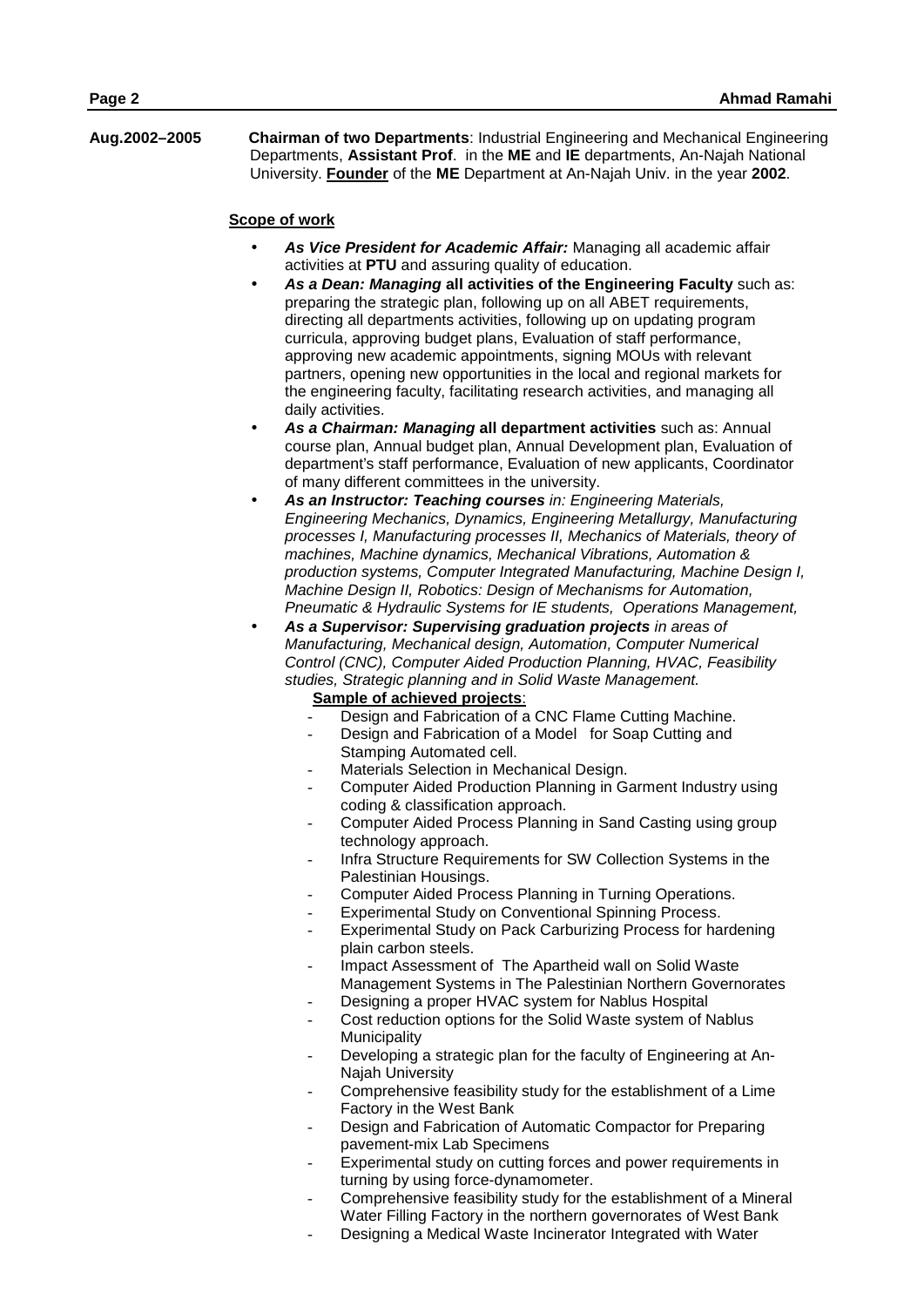| <b>PROFESSIONAL</b><br><b>REGISTRATION</b> | <b>Engineers Association, Jerusalem Center</b>                                                                                                                                                                                                                                                                                                                                                                                                                                                                                                                          |
|--------------------------------------------|-------------------------------------------------------------------------------------------------------------------------------------------------------------------------------------------------------------------------------------------------------------------------------------------------------------------------------------------------------------------------------------------------------------------------------------------------------------------------------------------------------------------------------------------------------------------------|
| <b>LANGUAGES:</b>                          | <b>English:</b> (Speaking, Reading, & Writing) - Competent<br><b>Arabic: Native Speaker</b><br>Turkish: Speaking - Good                                                                                                                                                                                                                                                                                                                                                                                                                                                 |
| Sept.92 - Aug.97                           | Teaching Assistant: Tutoring and Conducting Laboratories in areas of Eng.<br>Drawing, Eng. Mechanics, Machine Elements Design, Dynamics of Machinery,<br>Vibrations, Mechanisms, Manufacturing Technology, Material Science. (Each for<br>several semesters).                                                                                                                                                                                                                                                                                                           |
| Sept.97 - Aug.98                           | Asst. Prof., Department of Mechanical Engineering, Eastern Mediterranean<br>University, Teaching Courses in Engineering Mechanics, Materials Science,<br>Engineering Drawing, and Theory of Machines. Supervising graduation projects in<br>areas of Kinematics, and Materials Selection in Mechanical Design. Supervisor of<br>Theory of Machines Laboratory.                                                                                                                                                                                                          |
|                                            | Ñ<br>Managing all Engineering Laboratories and Work-shops Activities.<br>Ñ<br>Preparing specifications of new Lab and Workshop Equipment.<br>Ñ<br>Preparing plans showing necessary furniture & layout for new laboratories.<br>Ñ<br><b>Evaluating Tenders.</b><br>Ñ<br>Inspection of new Lab and Workshop Equipment.<br>Ñ<br>Supervising the setup of new laboratories and Workshop divisions.                                                                                                                                                                         |
| Sept.98 - Aug.99                           | <b>Director</b> of <i>Engineering Laboratories and Workshops</i> , An-Najah National<br>University,<br><b>Scope of work</b>                                                                                                                                                                                                                                                                                                                                                                                                                                             |
|                                            | Design and Fabrication of Windmill Water Pump to be mounted on<br>$\overline{\phantom{a}}$<br>Rainwater Harvesting wells.<br>Design and Fabrication of Multi-Hole Drilling Single Station<br><b>Automated Cell</b><br>Ñ<br>As a Supervisor: Supervising Master Students: Thesis title: Developing<br>Maintenance Management Model for Municipal Services in Palestine.<br>Ñ<br>As Lab instructor: Conducting Laboratories in areas of material<br>properties, manufacturing processes, Mechanics of Materials, CNC<br>machining, Vibrations and Mechanics of Machinery. |
|                                            | Machine<br>Design and Fabrication of Creep Testing Apparatus.<br>$\overline{a}$<br>Design and Fabrication of an Automatic Capping and Labeling<br>$\overline{\phantom{a}}$<br>Workstation                                                                                                                                                                                                                                                                                                                                                                               |
|                                            | Distillation Unit for Nablus city<br>Design and Fabrication of Pipe Inspection Robot<br>Design and Fabrication of Automatic Almond Cracking Machine<br>Design and Fabrication of Fatigue High Speed Rotating Test                                                                                                                                                                                                                                                                                                                                                       |

### **PUBLICATION and REASEARCH (Listed by date):**

- **1- A. Ramahi and S. Kayaligil, 'Using a Classification and Coding Approach in the Design of Feeders in Sand Casting', 7th International Machine Design and Production Conference, September 11-13, 1996, pp 585-591, METU, Ankara, Turkey.**
- **2- A. Ramahi and Y. Tokad, 'On the Study of Finite Twist Displacements by the Use of Screw Matrices', 7th International Machine Design and Production Conference, September 11-**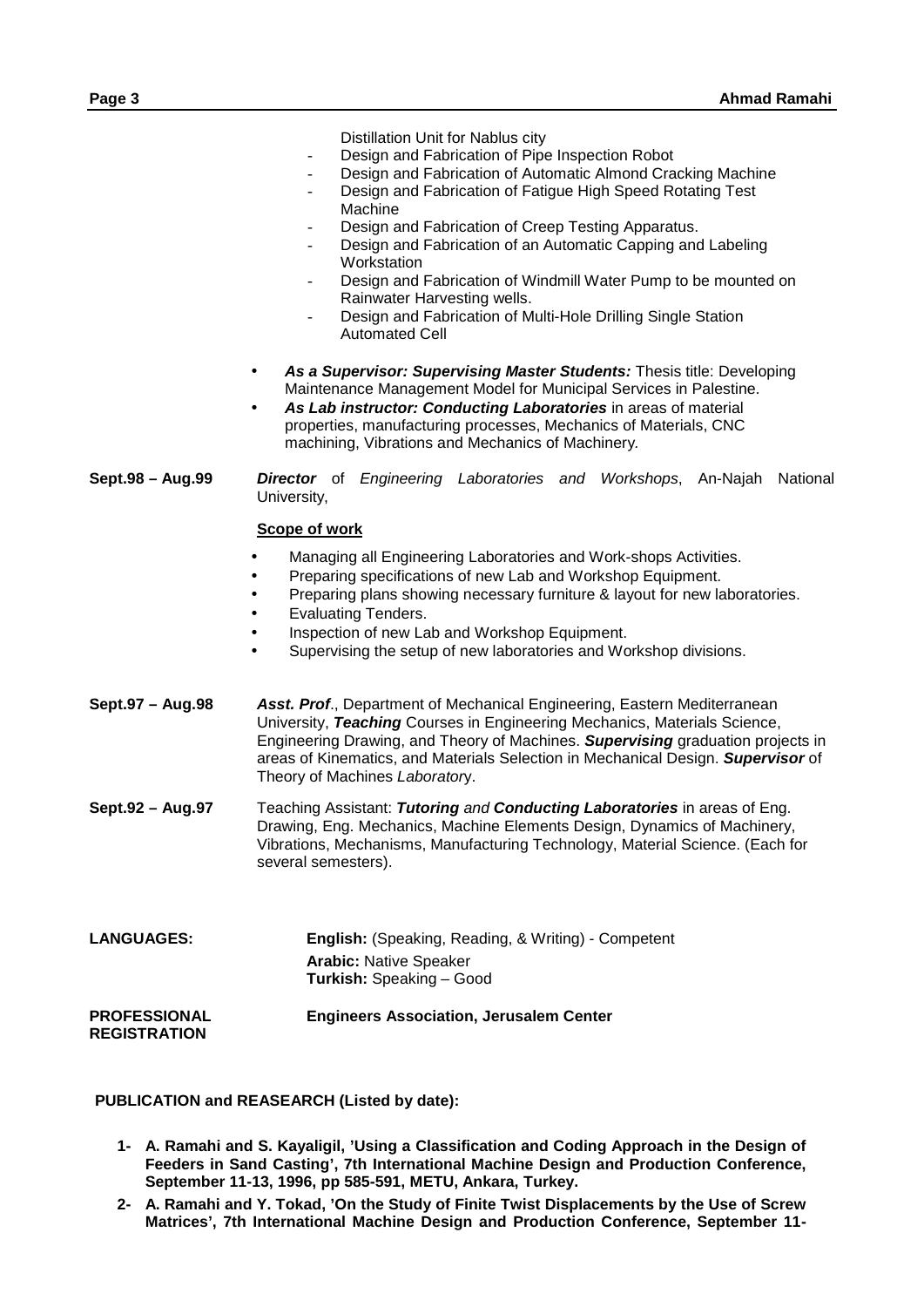**13, 1996, pp 757-766, METU, Ankara, Turkey.**

- **3- A. Ramahi, 'Using a Geometry Based Classification and Coding Approach in the Design of Mold Rigging System in Sand Casting', International Conference and Exhibition on Design and Production of Dies and Molds, held in Istanbul during June 19-21, 1997, pp 73-77, METU, Turkey.**
- **4- A. Ramahi and Y. Tokad,'On the Fourth Order Finite Screw System: General Displacement of a Point in a Rigid Body', Acta Mechanica, 1998.**
- **5- A. Ramahi** and Y. Tokad, , **'On the Third Order Finite Screw System: General Displacement of a Line in a Rigid Body**', **Mechanisms and Machine Theory**, 1998
- **6- A. Ramahi and Y. Tokad,'On the Finite Screw Cylindroid Represented as a 2-System of Screws', Mechanica, 1998, Volume 33, Number 2, Pages 111-125.**
- **7- A. Ramahi and Y. Tokad, 'Generation of Contact surfaces of Spatial Cam Mechanisms Via Screw Theory', 8th International Machine Design and Production Conference, September 9-11, 1998, METU, Ankara, Turkey.**
- **8- A. Ramahi, 'On the Kinematics of Spatial Gearing', 8th International Machine Design and Production Conference, September 9-11, 1998, METU, Ankara, Turkey.**
- **9- A. Ramahi and Y. Tokad, 'On the kinematics of three-link cam mechanisms', Meccanica Volume 33, Number 4 (1998), 349-361.**
- **10- A. Ramahi, 'Design of Gating and Risering Systems in Sand Casting' , An-Najah University Research Journal, 2003.**
- **11- N. Tibi and A. Ramahi, 'The Effect of Efficient Lighting on the Environment', Proceedings of the 32 th International Conference on Computers & industrial Engineering. August 2003, pp (379-385), Limerick, Ireland.**
- **12- A. Ramahi, R. Khalil, S. Hijazi, and M. Alhamd, 'Design of a Proper Solid Waste Collection System for Salfeet Municipality: A Case Study in Palestine', proceedings of the International Engineering Conference 'Mutah 2004', Mutah University, Jordan, 26-28 April 2004.**
- **13- N. Tibi and A. Ramahi, 'Impact of Efficient Lighting on the Environment', International Journal of Clean Energy and Environment, 2005.**
- **14- A. Ramahi, Tamer Haddad, "Design and Construction of a Pseudo Continuous Single Station Automated Cell" . Proceedings of the 2nd International Conference on Mechatronics, ICOM'2005, 10-12 May 2005, Kuala Lumpur, Malaysia.**
- **15- A. Ramahi, Suleiman Daifi, "Analytical Study of the Impact of Practical Graduation Projects on the Education Process in the IE Department at An-Najah National University". Proceedings of the Palestinian Universities Conference, 20 May 2007, Ramallah, Palestine.**
- **16- A. Ramahi, Yahya. Saleh, 'Design and Fabrication of a Deep Drawing Machine: Experimental Investigation of Limiting Drawing Ratio', proceedings of 7th Jordanian International Mechanical Engineering Conference (JIMEC'7) 27 - 29 September 2010, Amman – Jordan.**
- **17- S. Abdellal, A. Ramahi, "Shaping the Engineering Qualifications for Improving Living Standards and Resources Efficiency", proceedings of the 10th Global Conference on Sustainable Manufacturing, page 645, 31st October-02nd November 2012, Istanbul, Turkey.**
- **18- S. Abdellal, A. Ramahi and others, "Shaping Qualification Profiles of Engineering Graduates Based on ABET and Employment Demand", proceedings of the International Conference on Interactive Mobile and Computer Aided Learning (IMCL), page 159, November 6-8, 2012, 978-1-4673-4923-9/12/\$31.00 ©2012 IEEE**, **Amman, Jordan. Posted at IEEE***xplore* **(**http://ieeexplore.ieee.org/xpls/abs\_all.jsp?arnumber=6396468&tag=1)
- **19- H. Arman, A. Ramahi, "Assessment of perspectives and challenges on sustainability in Palestine", proceedings of the 11th Global Conference on Sustainable Manufacturing, 22nd -24th September 2013, Berlin, Germany.**
- **20- A. Ramahi, Y. Saleh, "Design, Fabrication and Experimentation of a Deep Drawing Machine", Journal of Mechanics Engineering and Automation 4 (2014) 804-812.**
- **21- A. Jaroun, A. Ramahi, "Minimizing Abet Review Process Uncertainty: The Role of Innovative Quality Assurance Tools" accepted for publication in the 7 th International Forum on Engineering Education (IFEE2015) to be held at held during 17-19 March 2015 at the University of Sharjah, United Arab Emirates.**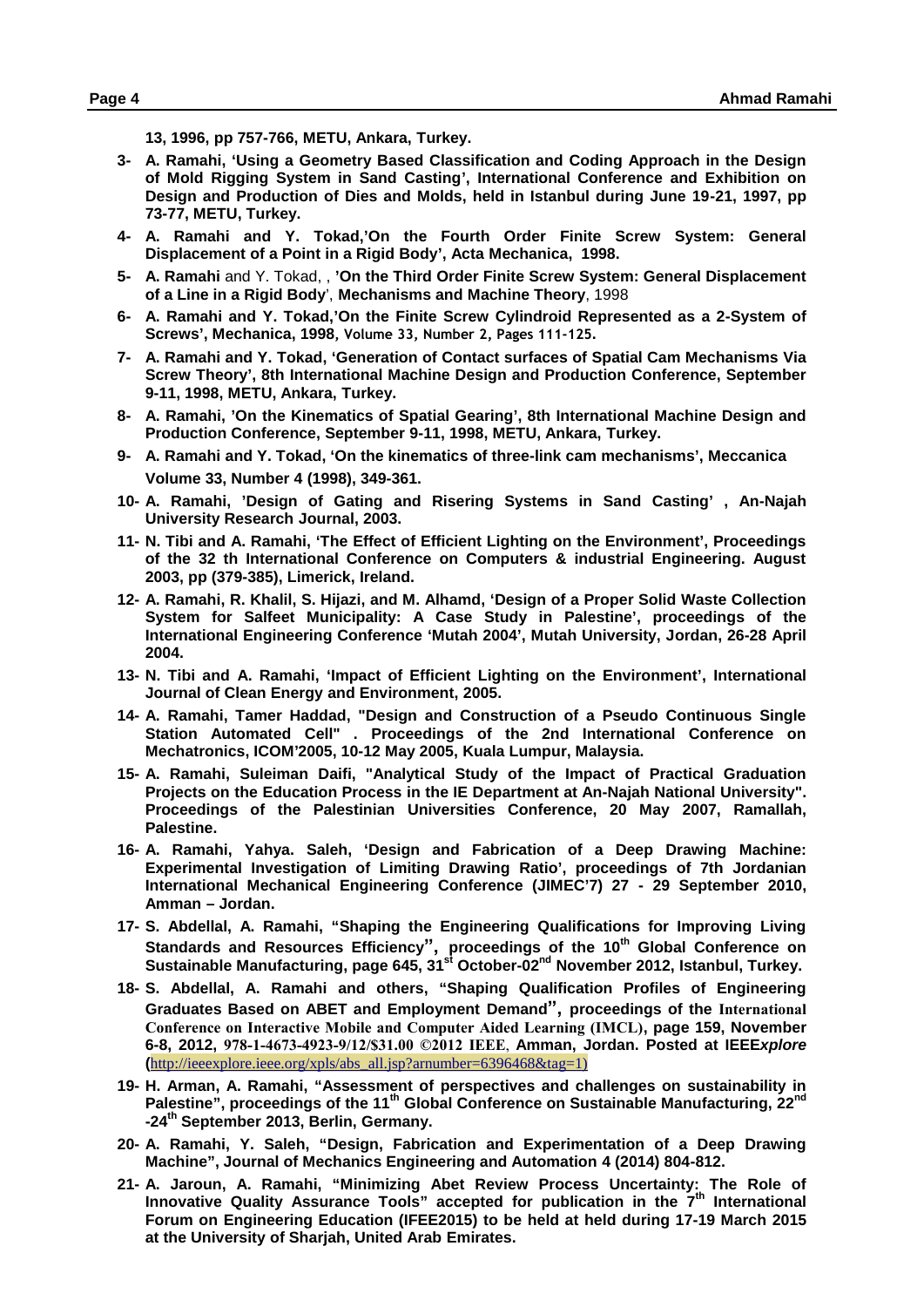- **22- A. Abhamid, A. Ramahi, "Integration of the concept of Strategic Development Planning in Higher Education: The case of Najah N. University in Palestine" accepted for publication in the 3 rd Towards Sustainable Development International Conference (3rdTSDIC2015) to be held at held during 17-19 March 2015 at the University of Sharjah, United Arab Emirates.**
- **23- A. Ramahi as a consultant; has prepared more than 50 studies, papers, manuals and reports, most of which were prepared as part of funded local development projects.**

#### **Other Professional Experience**

**1998-Present A sample of relevant experience (**Listed by date**)**:

- **Institutional Development Expert; Prepared a manual to institutionalize the follow up of MoLG (Ministry of Local Government) on the implementation of SDIP (Strategic Development & Investment Planning) by local government units. The manual was prepared for the benefit of MoLG, 2011,** The assignment was supervised by GIZ**.**
- **Institutional Development Expert, Prepared Policy Paper on internal monitoring and control of the work (financial and administrative) of Local Government Units. The paper was prepared for the benefit of MoLG, 2011,** The assignment was supervised by CHF**.**
- **Institutional Development Expert, Prepared Policy Paper on Community Participation in the work of Local Government Units. The paper prepared for the benefit of MoLG, 2010,** The assignment was supervised by CHF**.**
- **Senior Strategic Planning Expert**, **Developed a Strategic Plan for the Internal Control Unit of Health Ministry, 2010**, the strategy was developed using participatory approach, the assignment was supervised by the **Flagship project**.
- **Institutional Development Expert, Designed the Structure and Inputs & Outputs of the Monitoring System for MoLG Strategic Plan, 2010,** The assignment was supervised by CHF**.**
- **Institutional Development Expert, Developed the action plans for all administrative units of MoLG, 2010,** The assignment was supervised by CHF**.**
- **Senior Strategic Development Planning Expert**, **Strategic Development Planning Project for Nablus Governorate, 2010**; worked with An-Najah N. University. **The project was mainly to come up with a 5-Year regional strategic development plan for Nablus Governorate using community participation approach**.
- **Project Deputy Manager, Preparing Regional Development Planning Manual (PPM) Project, 2010**; the project was to prepare a Development Regional Planning manual for the benefit of MoLG. The project was implemented under the supervision of the **MDLF**.
- **Senior Strategic Planning Expert**, **Local Government Sector Strategy 2009/2010**, the strategy was developed for the benefit of Ministry of Local Government **MoLG** and supervised by CHF.
- **Senior Institutional Development Expert, Developing MDLF's Technical Operations Manual project, 2010,** prepared a comprehensive technical operations manual for the Municipal Development and Lending Fund. The manual is developed to guide MDLF staff on how to implement a Municipal Development new Program. The project was implemented through An-Najah N. University.
- **Senior Strategic Planning Expert**, **Local Government Sector Strategy 2009**, the strategy was developed for the benefit of Ministry of Local Government **MoLG** and supervised by CHF.
- **Senior Strategic Development Planning Expert, Strategic Development and Capital Investment Planning Project, 2008.** Prepared a strategic Development Planning **Manual** to assist municipalities in preparing their own local strategic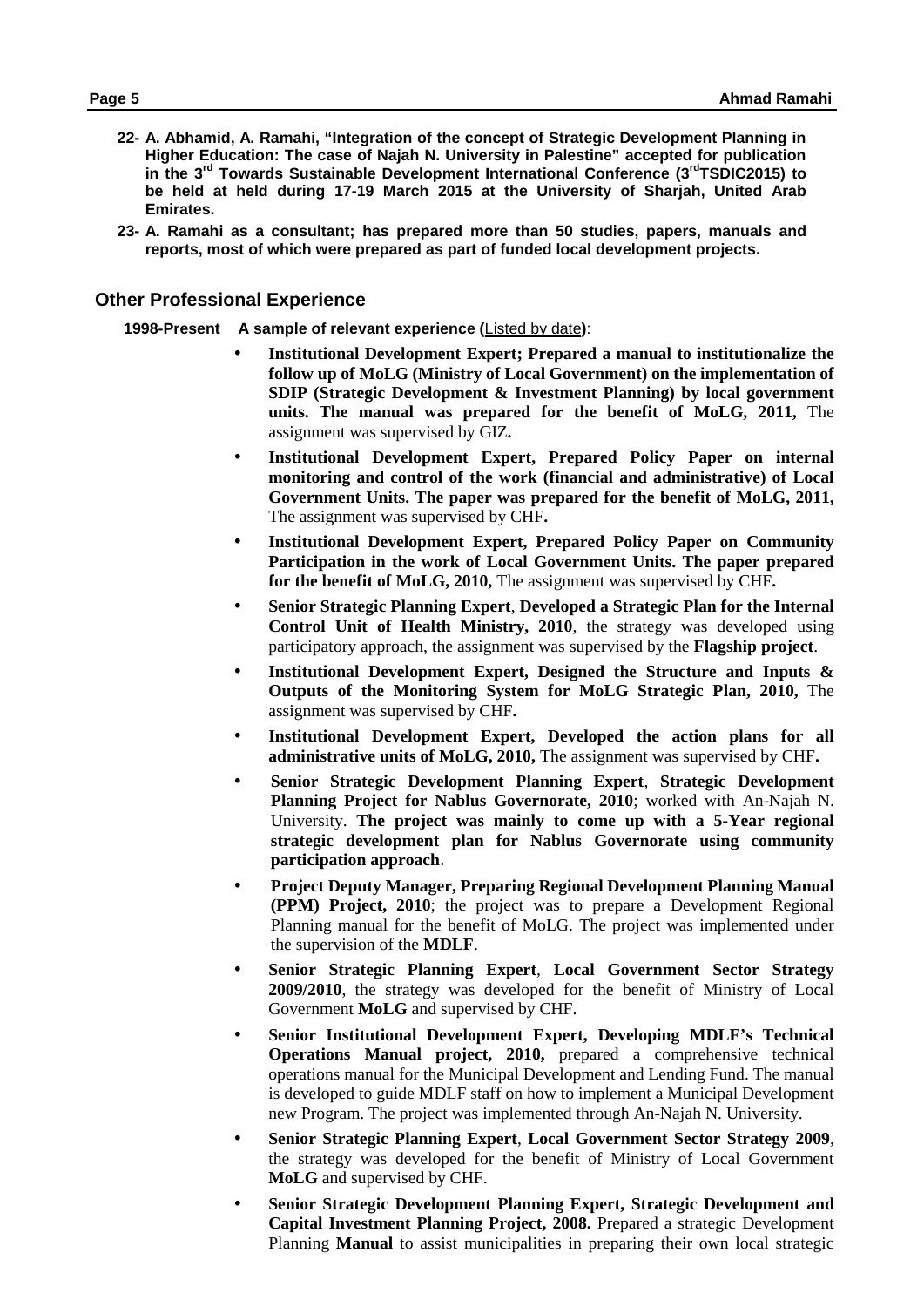development plans. The project is for the benefit of **MoLG** and sponsored by the **GTZ**.

- **Senior Strategic Development Planning Expert, Legal and Institutional Framework for Strategic Development Planning at the Regional Level, 2008.** Developed a Legal and Institutional Frame work for SDP at regional level, the outputs are for the benefit of **MoLG** and **MoP**, the work was sponsored by the **UNDP**.
- **Senior consultant**, **Investment Options in Solid Waste Sector**, **2008**. Consultant for **PADICO**. The project involves exploring investment options in the Solid Waste sector with focus on the northern governorates.
- **Project manager**, **Participatory Rural Strategic Development and Planning Project- Jenin Governorate**; working with An-Najah N. University. The Project is financed by the Irish government and implemented by **UNDP** (1/1/2008 – 1/9/2008). **The project was mainly to come up with a 10-Year regional strategic development plan using community participation approach**.
- **Main Consultant**, "**Development of a Medium Term Strategic Plan for the Municipalities Development and Lending Fund" projec**t, (2007). The project is being implemented under the supervision of GTZ. The consultant is leading the MDLF through a participatory approach to develop a medium term strategic plan. Professional stakeholder analysis was implemented to identify MDLF's stakeholders. **The plan was developed through a series of participatory workshops.**
- **Supervisor,** supervised a graduation project entitled **"Developing a five-year Strategic Plan for the Engineering Faculty at An-Najah University",** (2007) the project adopted participatory approach in developing the strategic plan, duration of project was 8 months.
- **Main Consultant**, **Evaluation and Impact Assessment of the "EFA for Youth**, Adult, and Unprivileged Groups in the Occupied Palestinian Territories" project, (2007). A three-year Japanese funded project that targeted adult literates and injured students; **the project was implemented by Ministry of Education and Higher Education.** The consultant worked with House of Palestinian expertise (HOPE).
- **Senior consultant, Economic and Environmental Pre-Feasibility Study of Jalqamoos Industrial Estate**, (2007). The study was conducted for the benefit of PIEDCO the Palestine Industrial Estate Development Company. Jalqamoos industrial estate is limited for construction industries and planed to be located 3 Km to the east of Jalqamoos village in Jenin district.
- **Local Consultant; conducted a study for the benefit of GTZ to assess the nature of cooperation between local governments and civil society organizations**, (2007). The purpose of the study is to assist GTZ in designing a new phase of their projects in West Bank. The study was implemented jointly with international German consultant Mrs. Elvira Ganta.
- **Chief Technical Advisor (seven working man months), "City Development Strategy (CDS) for Ramallah, Al-Bireh, Beitunia" Project**, (2006-2007); worked with An-Najah N. University. The Project was financed by the **Cities Alliance** and implemented under the supervision of the GTZ. The project was mainly **to develop a strategic development plan using community participation approach.**
- **Chief Technical Advisor (3 working man months), "City Development Strategy (CDS) for Salfeet City" Project**, (2006); worked with An-Najah N. University. The Project was financed by the **Cities Alliance** and implemented under the supervision of the GTZ.
- **Senior Consultant; prepared a three-year strategic plan for Hope of Stars Society, (2006),** it is a national society working in West Bank, its mission is to support Palestinian Disabled Women.
- **Senior Consultant, Economic Profile for the Metropolitan Area (Ramallah – Al-Bireh – Beitunia)**, (2005): developed an economic profile for the Metropolitan area. The profile was developed by conducting field surveys, data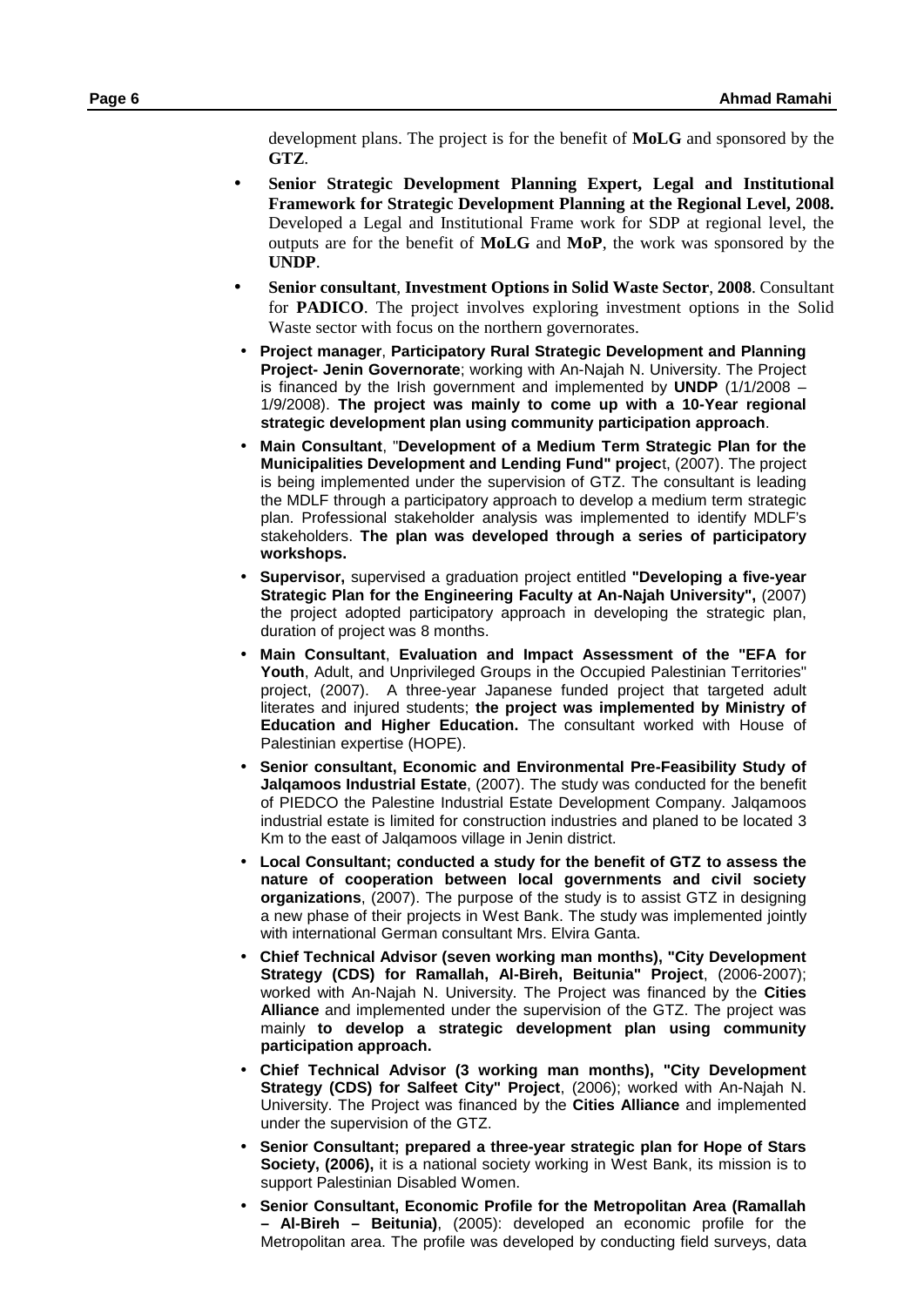collection, focus groups, and structured interviews with the business key persons in the metropolitan area. The consultant worked with General Company for consultations.

- **Main Consultant, Impact Assessment of the "JOBS" project (2005),** supervised by **Save the Children** Federation. Worked with House of Palestinian expertise (HOPE). USAID funded project.
- **Main Consultant, Evaluation and Impact Assessment of the "SSE" project** (2005), a three-year project targeted small enterprise sector which is implemented by **BISAN** and CESVI (an Italian NGO). Worked with House of Palestinian expertise (HOPE).
- **Consultant, Impact Assessment of "TASHGHEEL" project (2005),** implemented by UNDP in West Bank and Gaza. Worked with House of Palestinian expertise (HOPE). USAID funded project.
- **Main Consultant**, **Diagnostic of the Managerial, Financial, and Technical Activities of the MCRC** in Nablus, (2005), worked with House of Palestinian expertise (HOPE). UNESCO funded project. **The project is a diagnostic study of the managerial and financial systems of the center**. **Service impact assessment** was also a major component of the project.
- **Main Consultant**, **Development of Organization Structure for Bani-Zeid Al- Gharbeyeh Municipality**, (2005): The project included full diagnostic analysis for the municipality, development of a functional organizational structure, development of departmental jobs description, development of departmental organizational structure, and preparing job descriptions for employees.
- **Main Consultant, Slaughter House Feasibility Study (2005)**: Conducted a comprehensive feasibility study for establishing a slaughter house in the southern – east area of Jerusalem. Funded by the Belgium Government. Worked with General Company for consultations. The study was for the benefit of the Joint Service Council of southern–east Jerusalem.
- **Main Researcher**, **Palestinian Labor Market Needs Assessment** in Engineering, IT, Computer Science, and Business Administration (MBA) (2005): The consultants conducted a thorough and deep assessment study to match between the supply (graduated students) and demand (labor market). A survey and analysis of the current supply and demand of Engineering, IT, Computer Science, and Business Administration (MBA) graduates was conducted in terms of quantity and quality.
- **Main Researcher**, **Study on the Vocational Education and Training (VET) for Women in Palestine** (2005): The main objective of this study was to improve both demand and supply of VET for women, and to stimulate its role in empowering women in the labor force and the Palestinian economy. A survey of 500 women, employers, policy makers is conducted in the West Bank and Gaza. CHF funded project through MAS.
- **Team Coordinator / Consultant**, **Diagnoses of the Managerial, Financial, and Technical Activities of the 'Treatment & Rehabilitation Center for Victims of Torture'** in Ramallah, (2004), worked with Continuing education Center, An-Najah National University. The project is a diagnostic study of the managerial and financial systems of the center. Service impact assistant was also a major component of the project.
- **Team Coordinator / Consultant**, **Institutional Development and Capacity Building Project for Al-Zababdh Municipality**, (2003), worked with Save the Children Federation through An-najah N. University. Developed mainly a Tariff Management System for Electricity Service. The project included training courses.
- **Project Manager / Consultant**, **Capacity building project for Wadi Asha'ir Joint Service Council** (2002). Worked with Save the Children Federation. Developed comprehensive **Solid Waste** Safety and Maintenance Management Systems, DFID Funded Project.
- **Project Manager / Consultant**, Institutional **Development and Capacity Building Project for Tubas Joint Service Council (for Solid Waste)**, (2002), worked with Save the Children Federation. Developed mainly the following